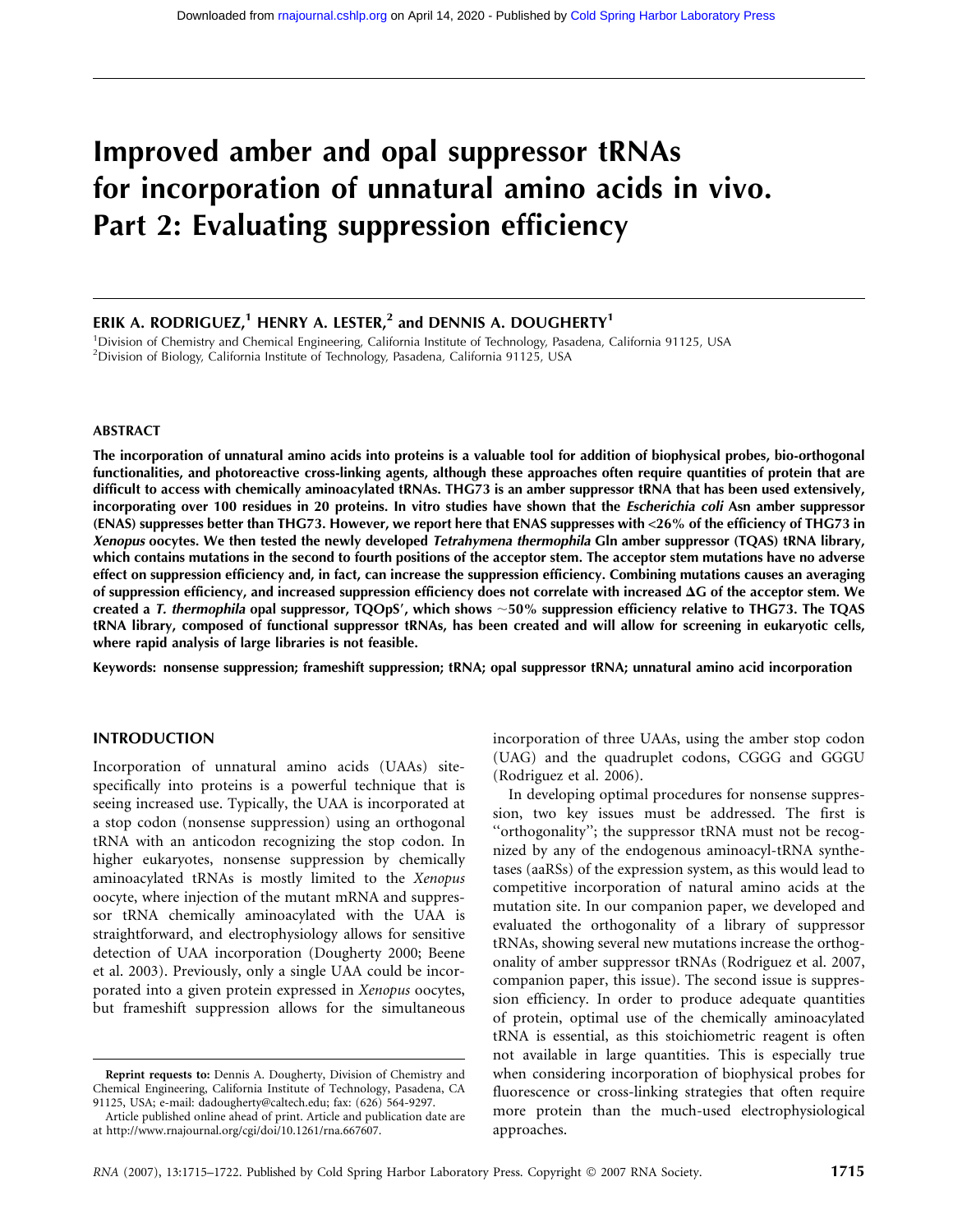#### Rodriguez et al.

THG73, an amber suppressor tRNA from Tetrahymena thermophila with a G73 mutation, has been used extensively to incorporate >100 residues in 20 different proteins in Xenopus oocytes (Dougherty 2000; Beene et al. 2003). In the present work, we evaluate a number of tRNAs for their suppression efficiency in Xenopus oocytes compared to THG73. We find that an Escherichia coli Asn amber suppressor (ENAS) tRNA that was shown to incorporate UAAs better than THG73 in vitro (Cload et al. 1996) is in fact significantly less efficient than THG73 in Xenopus oocytes.

We also evaluate several other tRNAs that contain mutations in the second to fourth positions of the acceptor stem on THG73. Our study of tRNA orthogonality showed such mutations can have interesting consequences on aminoacylation in vivo (Rodriguez et al. 2007). A number of studies have shown that acceptor stem, anticodon stem, D stem, and T stem structure can influence suppression efficiency, often finding that replacement of non-Watson– Crick base pairs with canonical pairs increases efficiency (Hou and Schimmel 1992; Buttcher et al. 1994; Ohtsuki et al. 2005). We, therefore, created a library of T. thermophila Gln amber suppressor (TQAS) mutants that strengthened the acceptor stem with C–G/G–C pairs and replaced the non-Watson–Crick pair U4-G69 with C4-G69. Many of the mutant tRNAs had increased suppression efficiency over THG73, but there was a lack of correlation with the  $\Delta G$  of the acceptor stem in Xenopus oocytes. Intriguingly, a mutant tRNA with U2-C71 and mutations in the third and fourth positions was found to suppress UAG more efficiently than THG73 in Xenopus oocytes. In contrast, when creating T. thermophila Gln opal suppressor (TQOpS) tRNAs, the U2-C71 mutation had an adverse effect on suppression efficiency compared to C2-G71 tRNA  $(TQOpS')$ . Thus, in vivo nonsense suppression efficiencies of both UAG and UGA stop codons are affected by mutations in the acceptor stem of tRNAs. Overall, we have created a TQAS tRNA library that is functional in Xenopus oocytes and an opal suppressor tRNA for the incorporation of UAAs by chemical aminoacylation.

#### RESULTS

#### Electrophysiology assay

All experiments were performed by suppression in the nicotinic acetylcholine receptor (nAChR), which is a pentameric ion channel composed of  $\alpha$ ,  $\beta$ ,  $\gamma$ , and  $\delta$ subunits in the ratio of 2:1:1:1, respectively. For comparison of the suppression efficiency and the incorporation of UAAs, the well-characterized  $\alpha$ W149 site was utilized. This site can only function with the incorporation of aromatic amino acids or aromatic UAAs, because it makes a cation- $\pi$ interaction with ACh (Zhong et al. 1998). In order to compare suppression efficiencies across different batches of oocytes, we normalized the average maximal current for

1716 RNA, Vol. 13, No. 10

each tRNA to the average maximal current for THG73, obtained concurrently. This ratio allows for comparison of suppression efficiencies even if protein expression varies between batches of oocytes.

During the course of this research, we noticed variations in aminoacylation depending on whether the oocytes were obtained from frogs purchased from Xenopus Express or Nasco (Rodriguez et al. 2007, companion paper, this issue). Xenopus laevis frogs from Xenopus Express are caught in Africa, while Nasco frogs are bred in a laboratory and are from a more restricted gene pool (L. Northey, pers. comm.). We, therefore, tested the suppression efficiency of tRNAs to see if there was any difference between Xenopus Express and Nasco oocytes. When different suppliers are used in experiments, they are explicitly labeled with each figure.

#### ENAS and ENAS A71 suppression efficiency

The ENAS tRNA has been shown previously to have a greater suppression efficiency than THG73 in an E. coli in vitro translation system (Cload et al. 1996). ENAS has been used extensively to incorporate UAAs in vitro and can also tolerate substitution to the anticodon to suppress quadruplet codons for the incorporation of multiple UAAs (Murakami et al. 2003, 2006). Therefore, ENAS may be a valuable alternative to THG73 for the creation of amber and/or frameshift suppressor tRNAs in vivo. ENAS contains the insertion G1-C72 to allow for optimal T7 RNA polymerase transcription and thus has an 8 base-pair (bp) acceptor stem (Cload et al. 1996). THG73 and the yeast Phe frameshift suppressor tRNAs (YFFS<sub>CCCG</sub> and YFaFS<sub>ACCC</sub>) are derived from eukaryotic cells and have a 7 bp acceptor stem (Rodriguez et al. 2006). When analyzing the structure of ENAS, we noticed that the second position of the acceptor stem contains the non-Watson–Crick base pair U2-C71, and thus we created the variant ENAS A71 to form the canonical pair U2-A71 (Fig. 1) that is present in the wild-type E. coli Asn tRNA (Kleina et al. 1990). Suppression of a149UAG with either ENAS-W or ENAS A71-W resulted in substantially diminished suppression efficiency (Fig. 2), with the best case being only 26% relative to THG73-W. Overall, ENAS is not a viable alternative to THG73 for the incorporation of UAAs in Xenopus oocytes.

Another option would be to create frameshift suppressors from ENAS. However, previous work has shown that frameshift suppressors derived from amber suppressor tRNAs are less efficient in rabbit reticulocyte lysate (Taira et al. 2005) and in Xenopus oocytes (Rodriguez et al. 2006), so we did not screen frameshift suppressor tRNAs derived from ENAS.

#### Testing THG73 acceptor stem mutations suppression efficiency

We then tested the TQAS tRNA library (shown in Fig. 1) developed recently (Rodriguez et al. 2007, companion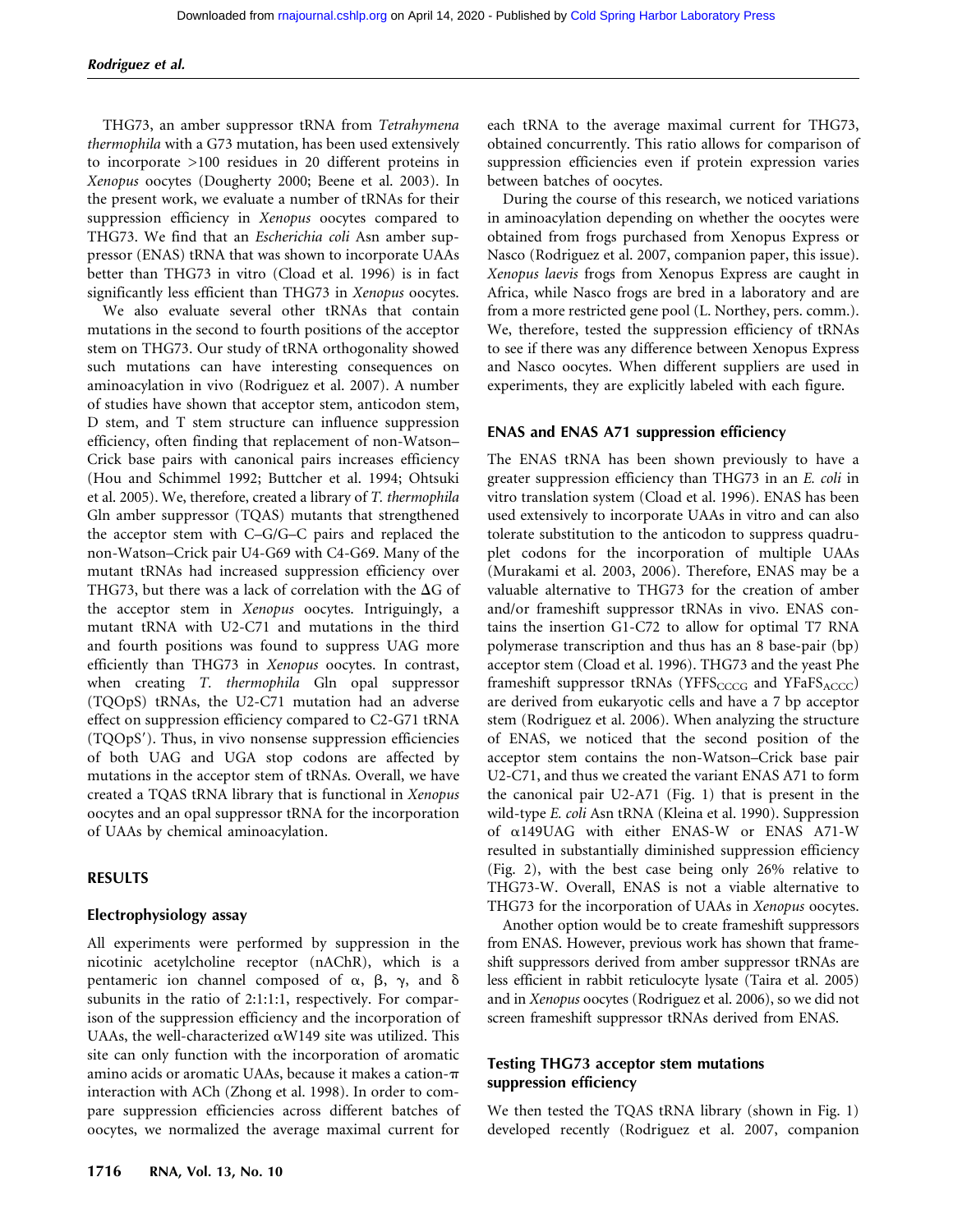| G - C                      | $C$ $C$               | $C - G$   | G - C                                                   |
|----------------------------|-----------------------|-----------|---------------------------------------------------------|
| $U - A$                    | $U - A$               | $U - A$   | $C - G$                                                 |
| $U - G$                    | $U - G$               | U - G     | U - G                                                   |
| THG73                      | TOAS-1                | TQAS-2    | TQAS-3                                                  |
| $(-8.9)$                   | $(-2.6)$              | $(-8.9)$  | $(-10.9)$                                               |
| G - C                      | G - C                 | $C - G$   | $U$ - $C$                                               |
| $U - A$                    | $C - G$               | $C - G$   | $C - G$                                                 |
| $C - G$                    | $C - G$               | $C - G$   | $C - G$                                                 |
| <b>TOAS-4</b>              | TOAS-5                | TQAS'     | <b>TQAS</b>                                             |
| $(-11.8)$                  | $(-13.9)$             | $(-13.9)$ | $(-10.3)^*$                                             |
| U - C                      | $U - A$               | C - G     | $G - C$                                                 |
| C - G                      | $C - G$               | $G - C$   | $C - G$                                                 |
| $C - G$                    | $C - G$               | $G - U$   | $C - G$                                                 |
| <b>ENAS</b><br>$(-12.7)^*$ | ENAS A71<br>$(-14.2)$ | $(-7.5)$  | YFFS <sub>CCCG</sub> YFaFS <sub>ACCC</sub><br>$(-11.0)$ |
|                            |                       |           |                                                         |

FIGURE 1. THG73 mutations and tRNAs studied. The second to fourth positions of the acceptor stem are shown for all tRNAs, with mutations in gray italics. ENAS and TQAS contain the same nucleotides at these positions. Below each tRNA is the  $\Delta G$  (kcal/ mol) of the entire acceptor stem calculated using Mfold (Zuker 2003). TQOpS $'$  and TQOpS have the same  $\Delta G$  as TQAS $'$  and TQAS, respectively.  $*$   $\Delta G$  calculated as written in Materials and Methods.

paper, this issue) for suppression efficiency at  $\alpha$ 149UAG. The mutation G2C on THG73 (TQAS-1) results in the placement of C2 C71 at the second position of the acceptor stem. According to a free energy calculation by Mfold (Zuker 2003), this causes a distortion in the acceptor stem whereby the following base pairs are formed, C2-G73 and G1-C74, while the CA extension is reduced by two nucleotide lengths. Not surprisingly, TQAS-1-W shows only 1% of the suppression efficiency of THG73-W in both Xenopus Express and Nasco oocytes (Fig. 3), a value only slightly greater than  $\alpha$ 149UAG mRNA.

The single helix pair mutations C2-G71 and C3-G70 (TQAS-2 and TQAS-3, respectively) show similar suppression efficiency to THG73-W in both Xenopus Express and Nasco oocytes (Fig. 3). The single mutation U4C (TQAS-4) removes the non-Watson–Crick pair at the fourth position and increases suppression efficiency by 55% and 26% in Xenopus Express and Nasco oocytes, respectively (Fig. 3).

Combining the C3-G70 and C4 mutations (TQAS-5) shows an increase in suppression efficiency of 26% and 21% in Xenopus Express and Nasco oocytes, respectively (Fig. 3). Combining all of the functional single helix pair mutations created TQAS', which suppresses equivalently to THG73-W even though there are five mutations in the acceptor stem (Fig. 3). Placement of the ENAS second to fourth helix pairs on THG73 created TQAS (Fig. 1). TQAS-W is more efficient in Nasco oocytes with 43% increase in suppression efficiency, compared to 9% increase in suppression efficiency in Xenopus Express oocytes (Fig. 3). The structures of Figure 1 constitute a library of amber suppressor tRNAs containing various acceptor stem mutations, which function in vivo comparably or superior to the parent tRNA, THG73.

# Combining mutations causes averaging of the suppression efficiency

While analyzing suppression efficiency, we noticed a trend where combining the acceptor stem mutations caused an averaging of the single mutations. Table 1 lists values from Figure 3 and also shows the average of the two normalization experiments for each tRNA-W. TQAS-5 contains the mutations from both TQAS-3 and TQAS-4 and has a suppression efficiency of 1.27 and 1.21, relative to THG73- W, in Xenopus Express and Nasco oocytes, respectively. The average of TQAS-3 and TQAS-4 is 1.28 and 1.14 in Xenopus Express and Nasco oocytes, respectively (Table 1). TQAS' contains the mutations from TQAS-2, TQAS-3, and TQAS-4 and has suppression efficiencies of 0.92 and 1.00 in Xenopus Express and Nasco oocytes, respectively. The average of TQAS-2, TQAS-3, and TQAS-4 is 1.07 and 1.09 in Xenopus Express and Nasco oocytes, respectively (Table 1).

# Suppression efficiency of the acceptor stem mutations does not correlate with  $\Delta G$

Previous work has shown that non-Watson–Crick mutations within tRNAs have an adverse effect on suppression efficiency (Hou and Schimmel 1992; Buttcher et al. 1994; Ohtsuki et al. 2005), but these mutations would also reduce the free energy  $(\Delta G)$  of the stem regions. Therefore, we calculated the  $\Delta G$  of the acceptor stem using Mfold (Zuker 2003). Mfold does not recognize the U–C pair, and therefore we calculated the  $\Delta G$  as described in Materials and Methods. Plotting the TQAS library suppression efficiency as a function of  $\Delta G$  showed no correlation in Xenopus Express or Nasco ooctyes. TQAS-5 and TQAS' share the highest  $\Delta G$  values of the library, but suppression efficiency is different due to averaging of single mutations



FIGURE 2. ENAS-W and ENAS A71-W suppression at  $\alpha$ 149UAG. tRNA-W (21 ng per oocyte) average current was normalized by THG73-W average current and bars represent this average ratio (Total oocytes tested are 40, 17>n>11). Black and white bars correspond to Xenopus Express and Nasco oocytes, respectively. ENAS-W and ENAS A71-W are <26% of the THG73-W current when suppressing at a149UAG. Therefore, neither ENAS nor ENAS A71 offer improved suppression over THG73 in Xenopus oocytes.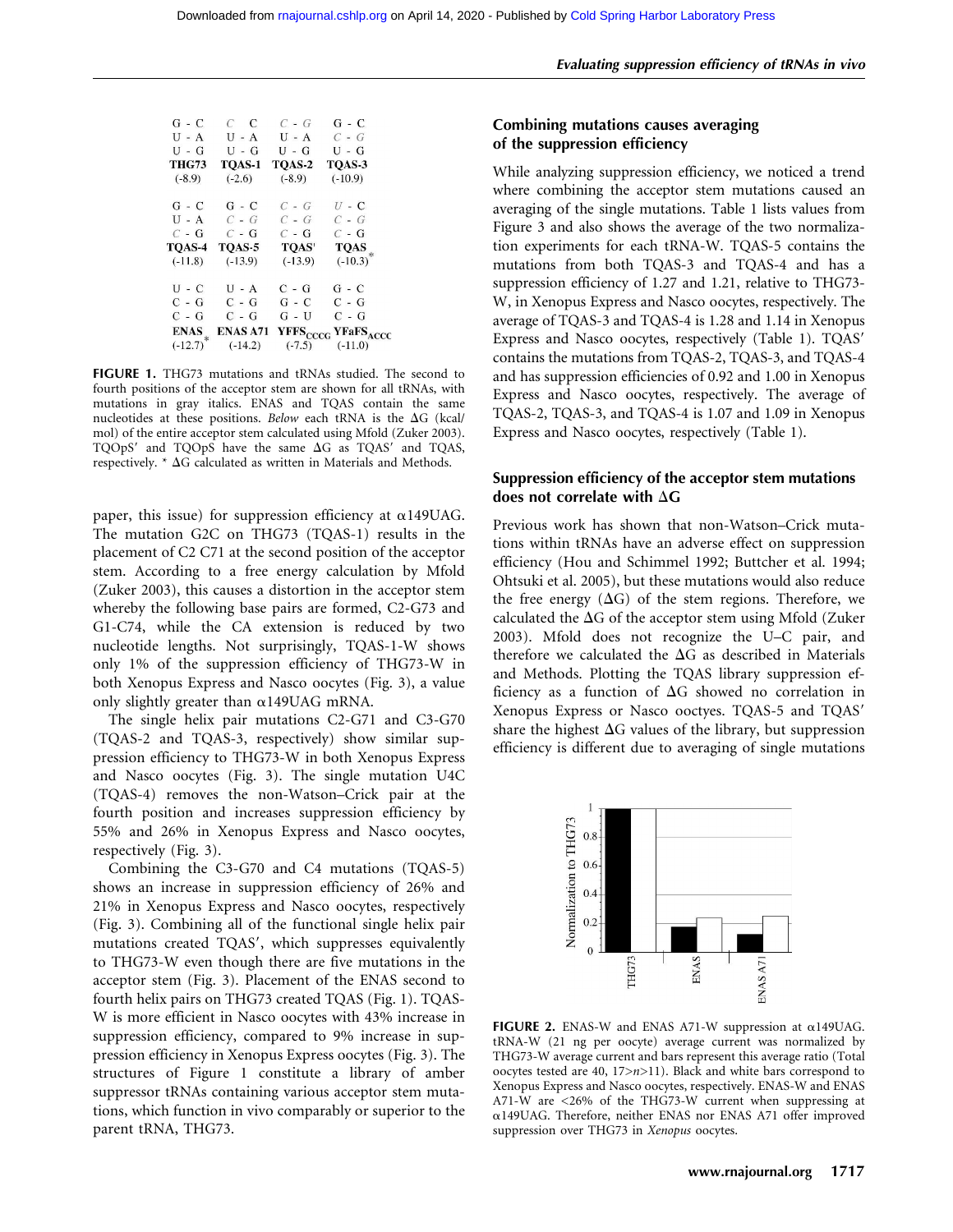

FIGURE 3. THG73 acceptor stem mutations suppressing at a149UAG. tRNA-W (9 ng per oocyte) average currents were normalized to THG73-W average current, the ratios were averaged, and error bars represent the standard error of  $\geq$ 3 normalization experiments (17>n>8 oocytes per experiment, for a total of 709 oocytes tested). Bar colors are the same as in Fig. 2. TQAS-1 is nonfunctional because it represents <1% of THG73-W. All other tRNAs show significant current and acceptance by the translational machinery. TQAS-4-W, TQAS-5-W, and TQAS-W all have greater average suppression efficiency than THG73-W at a149UAG.

(Table 1). Therefore,  $\Delta G$  of the acceptor stem is not a reliable predictor for tRNA suppression efficiency under the conditions currently used.

# Testing amber, opal, and frameshift suppression efficiency

Incorporating multiple UAAs simultaneously requires the use of a unique stop or quadruplet codon for each UAA. Previously, we have incorporated three UAAs simultaneously using THG73, YFFS $_{\text{CCCG}}$ , and YFaFS $_{\text{ACCC}}$  suppressor tRNAs at the corresponding suppression sites, UAG, CGGG, and GGGU (Rodriguez et al. 2006). Suppression efficiency of the opal (UGA) codon has been shown to be comparable to the amber (UAG) codon in mammalian cells when using suppressor tRNAs that are aminoacylated by endogenous aaRSs or by the import of exogenous E. coli aaRSs (Capone et al. 1986; Kohrer et al. 2004). The opal codon has also been utilized to incorporate an UAA in mammalian cells using a tRNA/synthetase pair (Zhang et al. 2004). However, when using a chemically aminoacylated tRNA, an opal suppressor that efficiently suppresses the opal codon and is adequately orthogonal is currently lacking. Sisido and colleagues tested a yeast Phe opal suppressor in rabbit reticulocyte lysate, but the suppression efficiency was only 15% (compared to 65% for the yeast Phe amber suppressor) (Taira et al. 2005). An opal suppressor created by changing the anticodon of THG73 to UCA resulted in large amounts of aminoacylation in vitro (Cload et al. 1996). We replaced the anticodons of TQAS' and TQAS with UCA to create TQOpS' and TQOpS, respectively. Both TQOpS' and TQOpS show reduced aminoacylation when compared to THG73 in Xenopus oocytes (Rodriguez et al. 2007, companion paper, this issue).

Suppression efficiencies of THG73-W, TQAS'-W, TQAS-W, TQOpS'-W, TQOpS-W, YFFS<sub>CCCG</sub>-W, and YFaFS<sub>ACCC</sub>-W were evaluated at the  $\alpha$ 149 suppression site (Fig. 4). All mRNA and tRNAs were normalized to allow for identical conditions. Amber suppression is the most efficient, and the suppression efficiency follows the order of TQAS-W>TQAS'-W>THG73-W in Nasco oocytes (Fig. 4). Opal suppression with TQOpS'-W and TQOpS-W has a suppression efficiency of 48% and 21%, respectively, relative to THG73-W in Nasco oocytes (Fig. 4). TQAS-W and TQOpS-W were not tested in Xenopus Express oocytes because TQAS was not originally selected as an orthogonal tRNA until screening in Nasco oocytes (Rodriguez et al. 2007, companion paper, this issue), but all other tRNAs show comparable suppression efficiency in both Xenopus Express and Nasco oocytes (Figs. 3, 4). Overall,  $TQOpS'$ -W shows the greatest opal suppression efficiency with 54% and 48% in Xenopus Express and Nasco oocytes, respectively, and is a better suppressor tRNA than either frameshift suppressor (Fig. 4). The suppression efficiency trend is thus TQAS-W>TQAS'-W>THG73-W>TQOpS'-W> YFaFS<sub>ACCC</sub>-W≈TQOpS-W>YFFS<sub>CCCG</sub>-W.

# Natural amino acid and UAA incorporation with selected suppressor tRNAs

To evaluate incorporation of a natural amino acid and an UAA using TQAS', TQAS, TQOpS', and TQOpS, we chose to suppress the well-characterized, nonpromiscuous site  $\alpha$ 149. The Trp at  $\alpha$ 149 makes a cation- $\pi$  interaction with ACh, and the incorporation of the UAA, 5-F-Tryptophan (WF1), results in an approximately fourfold increase in the  $EC_{50}$  for ACh. Incorporation of Trp at the  $\alpha$ 149UAG/UGA site is a wild-type recovery experiment because it places the natural amino acid at the suppression site. All tRNA-W were injected along with mRNA containing the appropriate codon at site  $\alpha$ 149, and the EC<sub>50</sub> was determined by fits to

TABLE 1. THG73 acceptor stem mutations

| tRNA        | $\Delta G$ | Xenopus<br>Express <sup>a</sup>    | Nasco <sup>a</sup> | Averageb          |
|-------------|------------|------------------------------------|--------------------|-------------------|
| THG73       | $-8.9$     | 1.00                               | 1.00               | 1.00              |
| TQAS-1      | $-2.6$     | 0.01                               | 0.01               | 0.01              |
| TOAS-2      | $-8.9$     | 0.67                               | 1.00               | 0.84              |
| TOAS-3      | $-10.9$    | 1.00                               | 1.01               | 1.00              |
| TOAS-4      | $-11.8$    | 1.55                               | 1.26               | 1.40              |
| TQAS-5      | $-13.9$    | $1.27 (1.28)^c$                    | $1.21 (1.14)^c$    | $1.24$ $(1.20)^c$ |
| TQAS'       | $-13.9$    | $0.92^{\rm d}$ (1.07) <sup>c</sup> | $1.00(1.09)^c$     | $0.96$ $(1.08)^c$ |
| <b>TQAS</b> | $-10.3$    | 1.09                               | 1.43               | 1.26              |

a Normalized values from Figure 3.

<sup>b</sup>Average of Xenopus Express and Nasco suppression efficiency. <sup>c</sup>Theoretical values calculated by the average of the single mutations.

<sup>d</sup>Normalized value is larger in Figure 4 with 1.15, Average two normalizations=1.04 (Theoretical=1.07).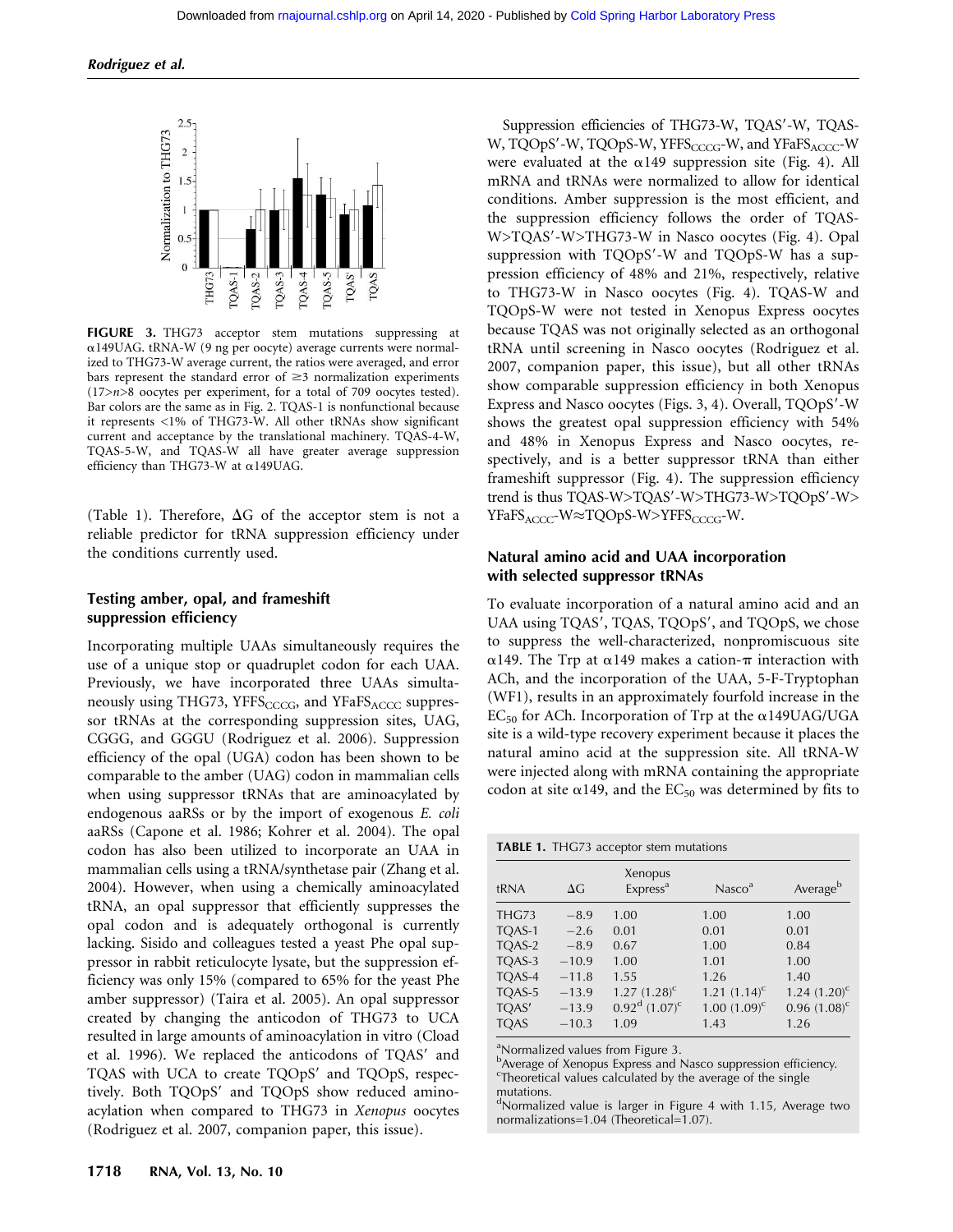#### Evaluating suppression efficiency of tRNAs in vivo



FIGURE 4. Amber, opal, and frameshift suppressor tRNAs suppression at  $\alpha$ 149. All tRNA-W (7.5 ng per oocyte) average current was normalized to THG73-W average current. TQAS'-W, TQOpS'-W, and TQOpS-W were performed twice and error bars represent the standard error. Total oocytes tested are 161 oocytes, where 16>n>5 for each experiment. Bar colors are the same as in Fig. 2. Amber suppression (THG73-W, TQAS'-W, or TQAS-W) is the most efficient. Opal suppression is variable, with TQOpS'-W and TQOpS-W suppressing 48% and 21%, respectively, of THG73-W in Nasco oocytes. YFFS $_{CCCG}$ -W suppresses less than YFaFS $_{ACC}$ -W, as previously seen in Xenopus oocytes (Rodriguez et al. 2006). TQAS'-W and TQAS-W show increased suppression compared to THG73-W.

the Hill equation (Fig. 5). All tRNA-W showed the correct EC<sub>50</sub> except for TQOpS-W, which showed a slightly higher  $EC_{50}$  than the wild-type nAChR (Fig. 5; Table 2). Injection of  $\alpha$ 149UGA with TQOpS (74 mer) resulted in only 3% of the current relative to the injection of  $\alpha$ 149UGA with TQOpS-W and an  $EC_{50}$  for the aminoacylation product could not be determined. The natural amino acid must be aromatic for functional receptors when suppressing at the  $\alpha$ 149 site and cannot be Trp (EC<sub>50</sub> would have been wildtype) and, therefore, is most likely either Tyr or Phe, which are expected to produce substantially higher  $EC_{50}$  values than Trp (Zhong et al. 1998). However, TQOpS-W weakly suppresses the  $\alpha$ 149UGA site relative to TQOpS' (Fig. 4), which is the better suppressor tRNA in both Xenopus Express and Nasco oocytes.

We then incorporated the UAA, WF1 at the  $\alpha$ 149 suppression site with the injection of tRNA-WF1 and determined the  $EC_{50}$ s (Fig. 5; Table 2). All tRNAs are able to incorporate WF1 at the  $\alpha$ 149 suppression and show the correct  $EC_{50}$ s (Fig. 5; Table 2). All experiments were performed in Nasco oocytes and give the same  $EC_{50}$ s as W or WF1 incorporation at  $\alpha$ 149UAG in Xenopus Express oocytes (Rodriguez et al. 2006). TQAS' and TQAS are both viable suppressor tRNAs for the incorporation of natural amino acids and UAAs, which suggests that the entire T. thermophila Gln amber suppressor (TQAS) tRNA library would also be able to incorporate natural amino acids and UAAs.

#### DISCUSSION

THG73 is an amber suppressor previously shown to suppress UAAs better than a modified yeast Phe amber suppressor (MN3) in Xenopus oocytes (Saks et al. 1996). An E. coli in vitro translation has shown that ENAS suppresses better than THG73 (Cload et al. 1996). We show that in Xenopus oocytes both ENAS and ENAS A71 suppress <26% relative to THG73 (Fig. 2). Less suppression efficiency may result from less acceptance of E. coli-derived amber suppressor tRNAs and/or the extra base pair in the acceptor stem by the eukaryotic translational machinery. Therefore, neither ENAS nor ENAS A71 offer an improvement over THG73. As a result, frameshift suppressor tRNAs derived from ENAS were not screened.

Interestingly, many accepter stem mutations show no adverse effects on function, and there is no statistically significant difference in suppression efficiency in Xenopus Express and Nasco oocytes (Fig. 3), which was seen for aminoacylation (Rodriguez et al. 2007). Most in vivo assays employ suppressor tRNAs that are aminoacylated in vivo by endogenous or exogenous aaRS(s) (Capone et al. 1986; Kleina et al. 1990; Jahn et al. 1991; Hou and Schimmel 1992; Buttcher et al. 1994; McClain et al. 1998; Kohrer et al. 2004). By chemically aminoacylating mutant suppressor tRNAs, we avoid any bias that may result from suppressor tRNAs being differentially aminoacylated. Therefore, we are able to look at mutant tRNA-W interactions with the translational machinery after aminoacylation by evaluating protein production, or suppression efficiency. All mutations to the acceptor stem of THG73, excluding the disruptive C2 C71 of TQAS-1, result in functional suppressor tRNAs, and many have improved suppression efficiency over THG73 (Fig. 3). TQAS-4, TQAS-5, and TQAS all have increased suppression efficiency (Fig. 3; Table 1) and contain the U4C mutation, which removes a non-Watson–Crick U–G pair at the fourth position of the acceptor stem.



FIGURE 5. Fits to the Hill equation for wild-type recovery and UAA incorporation at  $\alpha$ 149. Suppression of tRNA-W (9 ng per oocyte) at  $\alpha$ 149(UAG or UGA) places the natural amino acid and results in wildtype  $EC_{50}$  ( $\sim$ 50  $\mu$ M ACh) for all tRNAs tested except TQOpS-W (white diamond), which gave the same  $EC_{50}$  in two experiments (see Table 2). Incorporation of WF1 at  $\alpha$ 149 results in a fourfold increase in  $EC_{50}$  (200  $\mu$ M ACh) (Zhong et al. 1998). All tRNA-WF1 suppressing at  $\alpha$ 149(UAG or UGA) give similar EC<sub>50</sub>s and show that all tRNAs are able to incorporate an UAA. All experiments were done in Nasco oocytes and give the same  $EC_{50}$ s as W or WF1 incorporation in Xenopus Express oocytes (Rodriguez et al. 2006). EC<sub>50</sub>s,  $n_{\rm H}$ , and n are listed in Table 2.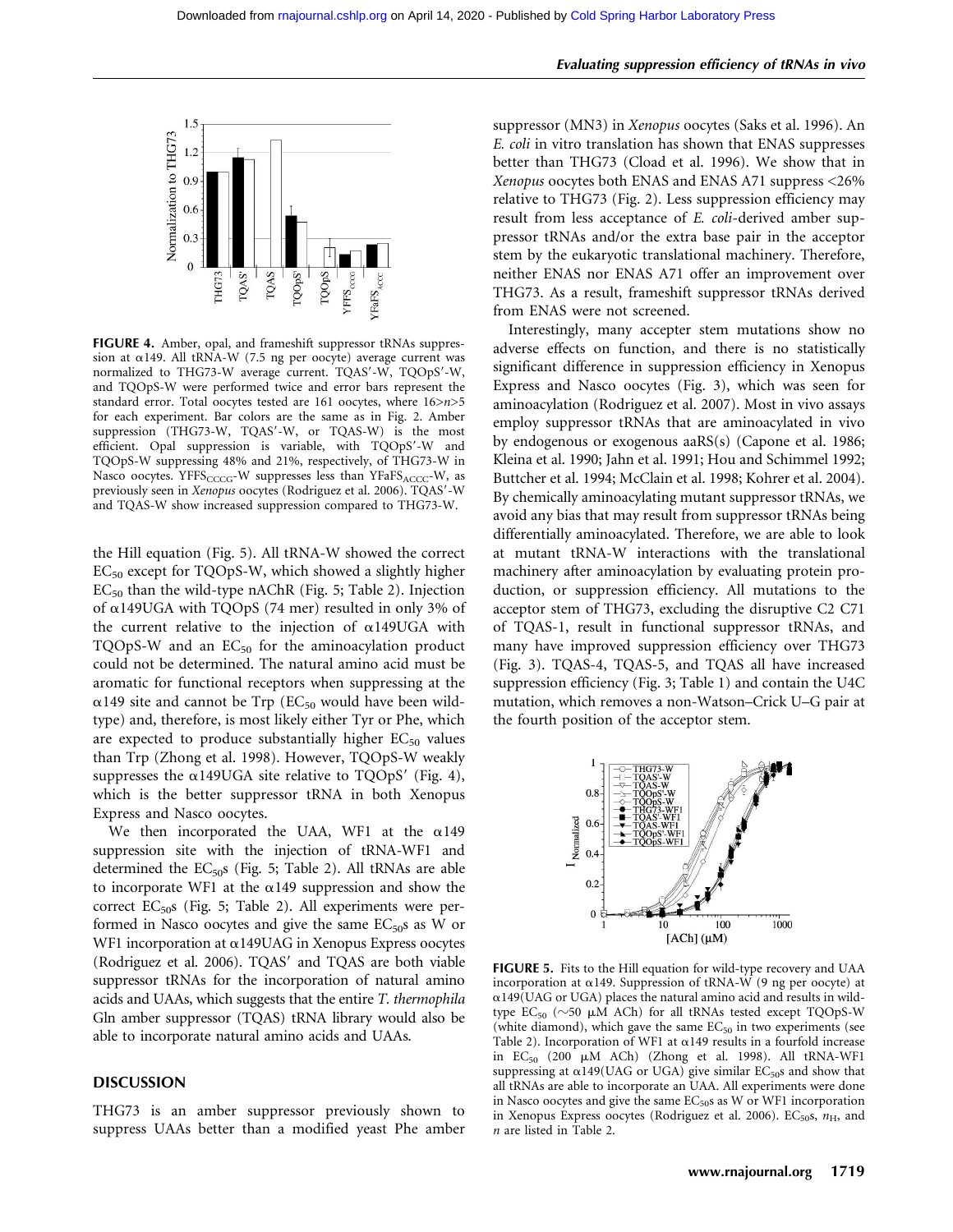| TQOpS', and TQOpS |                  |                                      |                |                |
|-------------------|------------------|--------------------------------------|----------------|----------------|
| $\alpha$ 149      | tRNA             | $EC_{50}$ (theoretical) <sup>a</sup> | $n_{\rm H}$    | $n^{\rm b}$    |
| <b>UAG</b>        | THG73-W          | $44 \pm 1(50)$                       | $1.5 \pm 0.05$ | $\overline{4}$ |
| <b>UAG</b>        | TOAS'-W          | $48 \pm 1(50)$                       | $1.5 \pm 0.05$ | 7              |
| <b>UAG</b>        | <b>TOAS-W</b>    | $49 \pm 0.9(50)$                     | $1.5 \pm 0.04$ | 8              |
| <b>UGA</b>        | TQOpS'-W         | $54 \pm 5(50)$                       | $1.7 \pm 0.2$  | $\overline{7}$ |
| <b>UGA</b>        | TQOpS-W          | $63 \pm 2 (50)$                      | $1.7 \pm 0.07$ | $\overline{4}$ |
| <b>UAG</b>        | <b>THG73-WF1</b> | $197 \pm 9(200)$                     | $1.6 \pm 0.09$ | $\overline{4}$ |
| <b>UAG</b>        | TQAS'-WF1        | $201 \pm 10(200)$                    | $1.6 \pm 0.1$  | 6              |
| <b>UAG</b>        | TOAS-WF1         | $201 \pm 10(200)$                    | $1.7 \pm 0.2$  | 8              |
| <b>UGA</b>        | TQOpS'-WF1       | $192 \pm 12(200)$                    | $1.6 \pm 0.1$  | $\overline{4}$ |
| <b>UGA</b>        | TQOpS-WF1        | $200 \pm 4(200)$                     | $1.8 \pm 0.07$ | 5              |
|                   |                  |                                      |                |                |

**TABLE 2.** Natural amino acid and UAA incorporation with THG73, TOAS', TOAS,

 ${}^{\text{a}}$ EC<sub>50</sub> values from wild-type nAChR (50  $\mu$ M ACh) or THG73-WF1 (200  $\mu$ M ACh) incorporation from Zhong et al. (1998).<br><sup>b</sup>*n* is number of oocytes tested.

Previous work has established that removing non-Watson–Crick base pairs increases suppression efficiency in vitro and in vivo (Hou and Schimmel 1992; Buttcher et al. 1994; Ohtsuki et al. 2005). Intriguingly, TQAS contains U2-C71 and results in a functional suppressor tRNA with increased suppression efficiency relative to THG73 (Fig. 3; Table 1). C–U/U–C pairs have been identified in the acceptor stem of eukaryotic tRNAs (Goodenbour and Pan 2006). However, selection schemes for orthogonal tRNA/synthetase pairs have not identified such mismatches in E. coli tRNAs, even though  $\sim$ 98.4% of the randomized library would contain a mismatch (Anderson and Schultz 2003). Therefore, non-Watson–Crick base pairs are tolerated by the eukaryotic translational machinery and may serve some special function in higher eukaryotes, as previously suggested (Goodenbour and Pan 2006).

Combining the acceptor stem mutations resulted in an averaging of the suppression efficiency (Table 1). This result is intriguing because it reflects the interactions of the chemically aminoacylated mutant tRNA-W with proteins such as  $EF-1\alpha$  and the ribosome, but not with aaRSs. All mutations are in the acceptor stem (Fig. 1) and maintain the rest of the tRNA body constant. TQAS-4 contains the single mutation U4C, which replaces the non-Watson–Crick base pair U–G, and shows the highest average suppression efficiency (Table 1). This mutation most likely increases interactions with  $EF-1\alpha$ , the ribosome, and/or another protein. However, this mutation, combined with other mutations, results in reduced suppression efficiency in TQAS-5, TQAS', and TQAS (Table 1). This clearly illustrates that the mutations are not additive and no single mutation dominates in influencing the suppression efficiency. This suggests there is no dominant protein interaction that strictly influences the suppression efficiency, but rather the ensemble of all protein interactions equally affects the overall suppression efficiency.

The acceptor stem  $\Delta G$  does not correlate with suppression efficiency. Removal of non-Watson–Crick base pairs has been shown to increase suppression efficiency in various regions of tRNAs (Hou and Schimmel 1992; Buttcher et al. 1994; Ohtsuki et al. 2005), which would also increase the  $\Delta G$  of the tRNA in helix-forming regions. Using our TQAS library, we related suppression efficiency as a function of  $\Delta G$  of the acceptor stem and found no overall trend. The replacement of the non-Watson–Crick base pair U4-G69 with C4-G69 (TQAS-4) resulted in increased average suppression efficiency, but was not significantly different from the TQAS library (Fig. 3).

TQAS-5 and TQAS' have the same  $\Delta G$  (Fig. 1), but different suppression efficiencies (Fig. 3). This difference is caused by various combinations of single mutations that result in an averaging in suppression efficiency (Table 1) due to interactions with proteins in the translational machinery. Therefore, it is difficult to predict the tRNA with the best suppression efficiency just by  $\Delta G$  of the acceptor stem under the conditions used in these experiments.

An efficient opal suppressor tRNA is highly desirable for the incorporation of multiple UAAs in eukaryotic cells. By replacing the anticodon of TQAS' and TQAS with UCA, we created the opal suppressers  $TQOpS'$  and  $TQOpS$ , respectively. TQOpS'-W shows suppression efficiency of  $\sim$ 50% relative to THG73-W, while TQOpS-W has a suppression efficiency of 21% (Fig. 4). Intriguingly, the amber suppressor TQAS-W has greater suppression efficiency than TQAS'-W (Figs. 3, 4), but the opal suppressors show the reverse trend (Fig. 4). Therefore, UAG and UGA suppression shows a differential preference for acceptor stem mutations. TQOpS'-W suppresses better than either frameshift suppressor,  $YFFS_{CCCG}$ -W and  $YFaFS_{ACC}$ -W (Fig. 4). TQOpS' incorporates W and the UAA, WF1, at  $\alpha$ 149UGA (Fig. 5; Table 2) and, therefore, is a viable suppressor tRNA for the incorporation of multiple UAAs in vivo.

TQAS' and TQAS can incorporate W and the UAA, WF1, at  $\alpha$ 149UAG (Fig. 5; Table 2). This suggests that the entire TQAS tRNA library, excluding TQAS-1, will be able to incorporate UAAs in vivo. TQAS' and TQAS were specifically screened because they showed the least amount of aminoacylation in Xenopus Express and Nasco oocytes, respectively (Rodriguez et al. 2007). Therefore, both orthogonal tRNAs, in their respective genetic background, are able to incorporate UAAs. The TQAS tRNA library, therefore, offers a diverse range of acceptor stem mutations for the selection of orthogonal tRNAs (Rodriguez et al. 2007). The TQAS library will be valuable for screening in other eukaryotic cells, where screening of randomized libraries may not be feasible.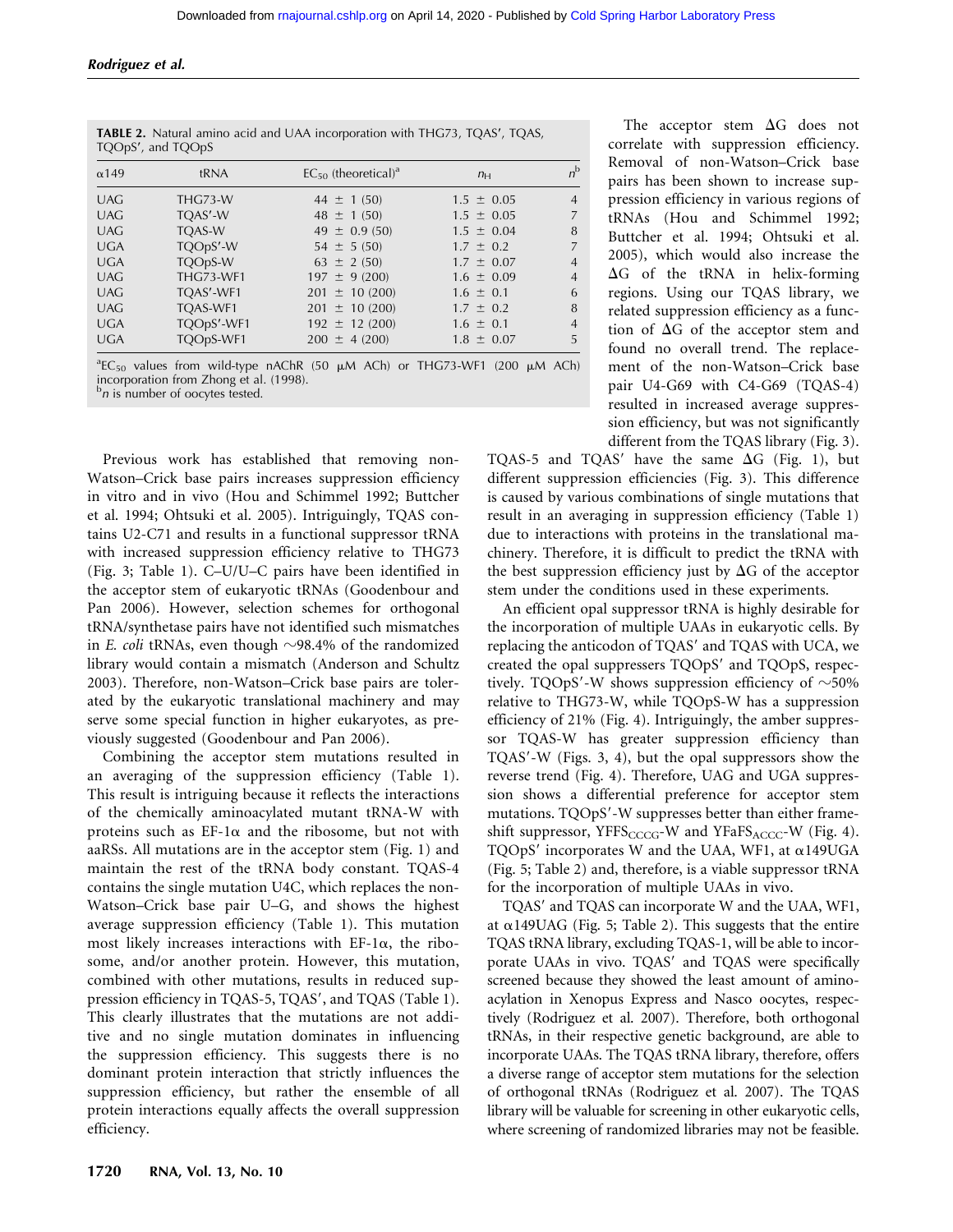# Evaluating suppression efficiency of tRNAs in vivo

#### MATERIALS AND METHODS

#### **Materials**

All oligonucleotides were synthesized by Integrated DNA Technologies. NotI was from Roche Applied Science. BamHI, EcoRI, FokI, T4 DNA ligase, and T4 RNA ligase were from NEB. Kinase Max, T7 MEGAshortscript, and T7 mMessage mMachine kits were from Ambion. ACh chloride and yeast inorganic pyrophosphatase were purchased from Sigma-Aldrich. 6-nitroveratryloxycarbonyl protected dCA-W and dCA-WF1 were prepared as reported by Zhong et al. (1998).

# tRNA gene preparation and tRNA transcription

THG73, YFFS<sub>CCCG</sub>, and YFaFS<sub>ACCC</sub> subcloned in the pUC19 vector were previously made (Saks et al. 1996; Rodriguez et al. 2006). Genes for ENAS (sequence from Cload et al. 1996) with flanking EcoRI and BamHI overhangs were phosphorylated using Kinase Max kit, annealed, and ligated with T4 DNA ligase into EcoRI and BamHI linearized pUC19 vector as described (Nowak et al. 1998). ENAS A71 (original sequence from Kleina et al. 1990 and containing the G1-C72 insertion for T7 polymerase transcription) was created by QuikChange mutagenesis on ENAS in pUC19. Acceptor stem mutations on THG73 were created by QuikChange mutagenesis and are shown in Figure 1 (gray italics). Replacing the anticodon of TQAS' and TQAS from CUA to UCA by QuikChange mutagenesis created TQOpS' and TQOpS, respectively. All mutations were verified by DNA sequencing (California Institute of Technology Sequencing/Structure Analysis Facility). Template DNA for tRNA lacking the 3'CA was prepared by FokI digestion, and tRNA was transcribed using the T7 MEGAshortscript kit with  $0.5$   $\mu$ L of yeast inorganic pyrophosphatase (40 U/mL in 75 mM Tris, 10 mM  $MgCl<sub>2</sub>$ , and pH 7.0). tRNA was desalted using CHROMA SPIN-30 DEPC-H<sub>2</sub>O columns (BD Biosciences), and the concentration was determined by absorption at 260 nm.

# nAChR gene preparation and mRNA transcription

The masked  $\alpha$ ,  $\beta$ ,  $\gamma$ , and  $\delta$  subunits of the nAChR subcloned in the pAMV vector were previously prepared (Rodriguez et al. 2006). All four subunits terminate with the opal (UGA) stop codon and each UGA was mutated to the ochre (UAA) codon to avoid possible suppression by TQOpS' and TQOpS.  $\alpha$ 149(UAG, CGGG, and GGGU) were previously prepared on the masked constructs (Rodriguez et al. 2006).  $\alpha$ 149UGA was prepared by QuikChange mutagenesis. Mutations were verified by DNA sequencing (California Institute of Technology Sequencing/Structure Analysis Facility). DNA was linearized with NotI, and mRNA was prepared with the T7 mMessage mMachine kit with  $0.5$   $\mu$ L of yeast inorganic pyrophosphatase. mRNA was purified by using the RNeasy Mini kit (Qiagen) and quantified by absorption at 260 nm.

#### $\Delta G$  calculations of each tRNA acceptor stem

The entire acceptor stem for each tRNA was used rather than the entire tRNA because only secondary interactions are determined by Mfold (Zuker 2003) and the correct clover-leaf structure was not obtained for each tRNA. The entire acceptor stem, seven helix pairs for THG73, TQAS library, YFFS<sub>CCCG</sub>, and YFaFS<sub>ACCC</sub> and eight helix pairs for ENAS and ENAS A71 due to the insertion of G1-C72 for T7 RNA polymerase transcription, with a  $U_8$  linker was utilized, and default parameters (37°C) of Mfold were used to calculate  $\Delta Gs$  (Zuker 2003) (Fig. 1, values listed for each tRNA acceptor stem). For TQAS and ENAS, a U–C pair is present in the acceptor stem and this pair is not recognized by Mfold (Zuker 2003), even though the U–C pair can form hydrogen bonding interactions in RNA helixes (Holbrook et al. 1991; Kierzek et al. 1999; Tanaka et al. 2000). Previously, non-Watson–Crick basepair thermodynamics (37°C) were obtained by determining the stabilizing/destabilizing effect upon placement in a RNA helix (seven base pairs total with mismatch) and relating those parameters to a reference RNA helix (six base pairs) (Kierzek et al. 1999). The U–C pair was removed to create a reference RNA helix and the  $\Delta G$  of TQAS( $\Delta U2$ -C71) and ENAS( $\Delta U2$ -C71) with a U<sub>8</sub> linker was determined using Mfold; 0.26 kcal/mol was added to the determined  $\Delta G$  value to obtain the number listed in Figure 1 for TQAS and ENAS; 0.26 kcal/mol is the average value of two separate measurements of C–U/U–C pairs in RNA helixes and was used because the exact nucleotide sequence was not measured (Kierzek et al. 1999). The  $\Delta Gs$  for TQOpS' and TQOpS are the same for TQAS' and TQAS, respectively.

# dCA-W and dCA-WF1 ligation to suppressor tRNAs

Seventy-five micromolars (instead of  $300 \mu M$ , because there was no change in ligation efficiency) of 6-nitroveratryloxycarbonyl protected dCA-W or dCA-WF1 were coupled to suppressor tRNAs by using T4 RNA ligase for 30 min as previously reported (Nowak et al. 1998; Petersson et al. 2002), desalted using CHROMA SPIN-30 DEPC-H<sub>2</sub>O columns, and quantified by absorption at 260 nm. tRNA ligation efficiency was qualitatively determined by MALDI mass spectrometry (Petersson et al. 2002), and all tRNA ligations were identical within each prepared group and >80%.

#### In vivo suppression experiments

Prior to in vivo suppression experiments, all tRNAs and mRNAs were simultaneously made and normalized by UV and densiometric analysis using AlphaEaseFC Stand Alone (Alpha Innotech). Stage VI oocytes of Xenopus laevis were prepared as described (Quick and Lester 1994). All tRNAs were refolded at 65°C for 2 min and 6-nitroveratryloxycarbonyl protected dCA-W or dCA-WF1 was deprotected for 5 min by UV irradiation before injection (Saks et al. 1996). Oocytes were injected with 50 nL of mRNA alone or with tRNA and incubated at 18°C for 44–52 h; 20 ng of mRNA in a subunit ratio of 10:1:1:1 for  $\alpha$ 149UAG: $\beta$ : $\gamma$ : $\delta$  were injected (Fig. 2). Figures 3 and 5 used the same ratio, but 40 ng and 60 ng of mRNA, respectively, were injected per oocyte. In Figure 4, 40 ng of mRNA in a subunit ratio of 10:1:1:1 for  $\alpha$ 149(UAG, UGA, CGGG, or GGGU): $\beta$ : $\gamma$ : $\delta$ . Amounts of tRNA injected are listed with the legend of each figure.

#### Electrophysiology

Recordings employed two-electrode voltage clamps on the OpusXpress 6000A (Molecular Devices). ACh was stored at  $-20^{\circ}$ C as a 1 M stock, diluted in Ca<sup>2+</sup>-free ND96, and delivered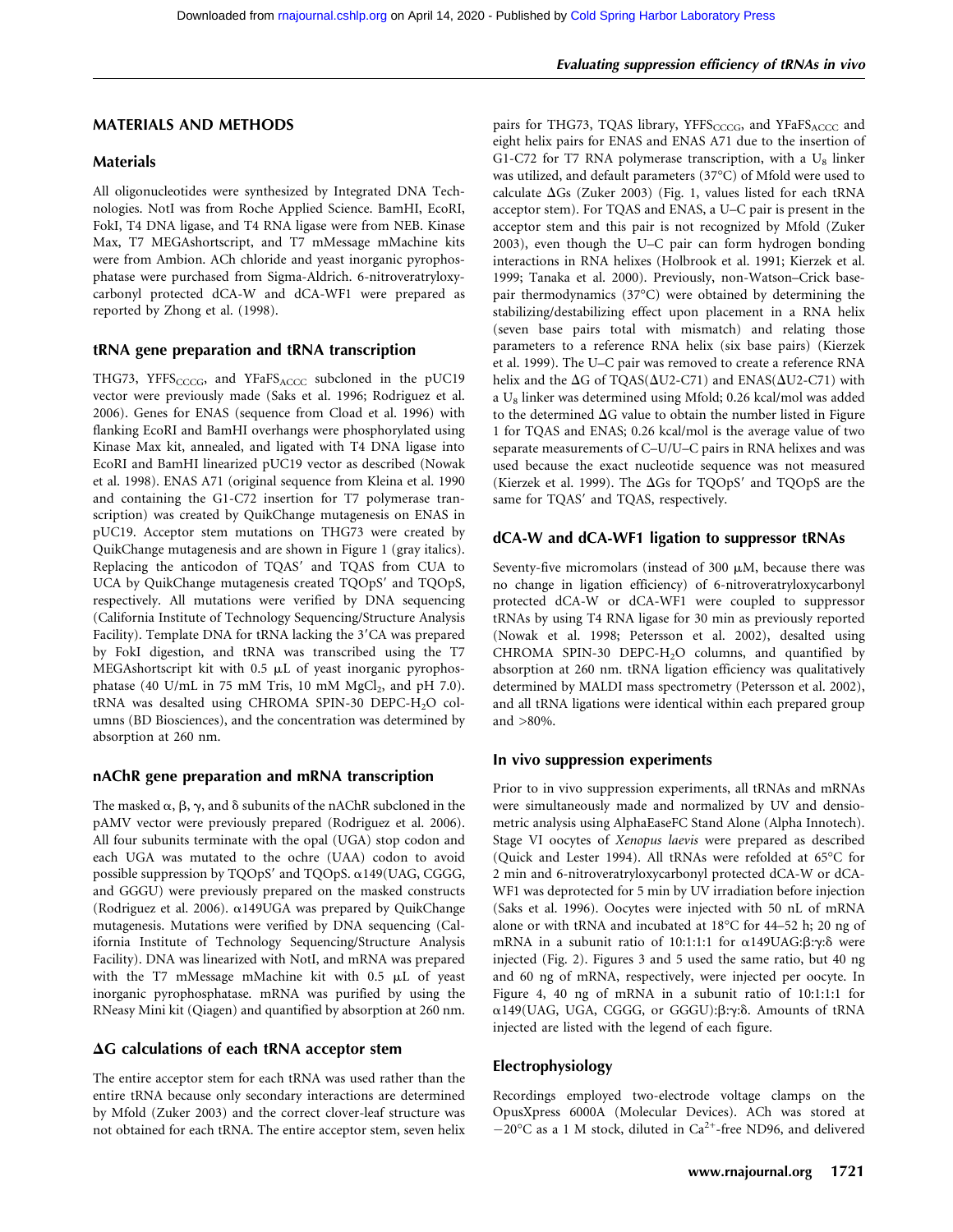to oocytes by a computer-controlled perfusion system. For all experiments, the holding potential was  $-60$  mV. Dose–response data were obtained from at least 11 ACh concentrations, and all tRNA suppression experiments were tested with a single 1 mM ACh dose. Dose–response relations were fit to the Hill equation to determine the  $EC_{50}$  and Hill coefficient ( $n_{\rm H}$ ). All reported values are represented as a mean $\pm$ SE of the tested oocytes (number of oocytes  $[n]$  is listed with each figure).

#### ACKNOWLEDGMENTS

E.A.R. is a National Science Foundation Predoctoral Fellow. This work was supported by the NIH (NS 34407 and NS 11756).

Received May 30, 2007; accepted July 9, 2007.

#### REFERENCES

- Anderson, J.C. and Schultz, P.G. 2003. Adaptation of an orthogonal archaeal leucyl-tRNA and synthetase pair for four-base, amber, and opal suppression. Biochemistry 42: 9598–9608.
- Beene, D.L., Dougherty, D.A., and Lester, H.A. 2003. Unnatural amino acid mutagenesis in mapping ion channel function. Curr. Opin. Neurobiol. 13: 264–270.
- Buttcher, V., Senger, B., Schumacher, S., Reinbolt, J., and Fasiolo, F. 1994. Modulation of the suppression efficiency and amino acid identity of an artificial yeast amber isoleucine transfer RNA in Escherichia coli by a G–U pair in the anticodon stem. Biochem. Biophys. Res. Commun. 200: 370–377.
- Capone, J.P., Sedivy, J.M., Sharp, P.A., and RajBhandary, U.L. 1986. Introduction of UAG, UAA, and UGA nonsense mutations at a specific site in the Escherichia coli chloramphenicol acetyltransferase gene: Use in measurement of amber, ochre, and opal suppression in mammalian cells. Mol. Cell. Biol. 6: 3059–3067.
- Cload, S.T., Liu, D.R., Froland, W.A., and Schultz, P.G. 1996. Development of improved tRNAs for in vitro biosynthesis of proteins containing unnatural amino acids. Chem. Biol. 3: 1033–1038.
- Dougherty, D.A. 2000. Unnatural amino acids as probes of protein structure and function. Curr. Opin. Biotechnol. 4: 645–652.
- Goodenbour, J.M. and Pan, T. 2006. Diversity of tRNA genes in eukaryotes. Nucleic Acids Res. 34: 6137–6146. doi: 10.1093/nar/ gkl725.
- Holbrook, S.R., Cheong, C., Tinoco Jr., I., and Kim, S.H. 1991. Crystal structure of an RNA double helix incorporating a track of non-Watson–Crick base pairs. Nature 353: 579–581.
- Hou, Y.M. and Schimmel, P. 1992. Novel transfer RNAs that are active in Escherichia coli. Biochemistry 31: 4157–4160.
- Jahn, M., Rogers, M.J., and Soll, D. 1991. Anticodon and acceptor stem nucleotides in tRNA<sup>Gln</sup> are major recognition elements for E. coli glutaminyl-tRNA synthetase. Nature 352: 258–260.
- Kierzek, R., Burkard, M.E., and Turner, D.H. 1999. Thermodynamics of single mismatches in RNA duplexes. Biochemistry 38: 14214– 14223.
- Kleina, L.G., Masson, J.M., Normanly, J., Abelson, J., and Miller, J.H. 1990. Construction of Escherichia coli amber suppressor tRNA genes. II. Synthesis of additional tRNA genes and improvement of suppressor efficiency. J. Mol. Biol. 213: 705-717.
- Kohrer, C., Sullivan, E.L., and RajBhandary, U.L. 2004. Complete set of orthogonal 21st aminoacyl-tRNA synthetase-amber, ochre and opal suppressor tRNA pairs: Concomitant suppression of three different termination codons in an mRNA in mammalian cells. Nucleic Acids Res. 32: 6200–6211. doi: 10.1093/nar/gkh959.
- McClain, W.H., Schneider, J., Bhattacharya, S., and Gabriel, K. 1998. The importance of tRNA backbone-mediated interactions with synthetase for aminoacylation. Proc. Natl. Acad. Sci. 95: 460–465.
- Murakami, H., Kourouklis, D., and Suga, H. 2003. Using a solid-phase ribozyme aminoacylation system to reprogram the genetic code. Chem. Biol. 10: 1077–1084.
- Murakami, H., Ohta, A., Ashigai, H., and Suga, H. 2006. A highly flexible tRNA acylation method for nonnatural polypeptide synthesis. Nat. Methods 3: 357–359.
- Nowak, M.W., Gallivan, J.P., Silverman, S.K., Labarca, C.G., Dougherty, D.A., and Lester, H.A. 1998. In vivo incorporation of unnatural amino acids into ion channels in Xenopus oocyte expression system. Methods Enzymol. 293: 504–529.
- Ohtsuki, T., Manabe, T., and Sisido, M. 2005. Multiple incorporation of nonnatural amino acids into a single protein using tRNAs with nonstandard structures. FEBS Lett. 579: 6769–6774.
- Petersson, E.J., Shahgholi, M., Lester, H.A., and Dougherty, D.A. 2002. MALDI-TOF mass spectrometry methods for evaluation of in vitro aminoacyl tRNA production. RNA 8: 542–547.
- Quick, M.W. and Lester, H.A. 1994. Methods for expression of excitability proteins in Xenopus oocytes. In Ion channels of excitable cells (ed. T. Narahashi), pp. 261–279. Academic Press, San Diego, CA.
- Rodriguez, E.A., Lester, H.A., and Dougherty, D.A. 2006. In vivo incorporation of multiple unnatural amino acids through nonsense and frameshift suppression. Proc. Natl. Acad. Sci. 103: 8650-8655.
- Rodriguez, E.A., Lester, H.A., and Dougherty, D.A. 2007. Improved amber and opal suppressor tRNAs for incorporation of unnatural amino acids in vivo. Part 1: Minimizing misacylation. RNA (this issue). doi: 10.1261/rna.666807.
- Saks, M.E., Sampson, J.R., Nowak, M.W., Kearney, P.C., Du, F.Y., Abelson, J.N., Lester, H.A., and Dougherty, D.A. 1996. An<br>engineered *Tetrahymena* tRNA<sup>Gln</sup> for *in vivo* incorporation of unnatural amino acids into proteins by nonsense suppression. J. Biol. Chem. 271: 23169–23175.
- Taira, H., Fukushima, M., Hohsaka, T., and Sisido, M. 2005. Fourbase codon-mediated incorporation of nonnatural amino acids into proteins in a eukaryotic cell-free translation system. J. Biosci. Bioeng. 99: 473–476.
- Tanaka, Y., Kojima, C., Yamazaki, T., Kodama, T.S., Yasuno, K., Miyashita, S., Ono, A., Ono, A., Kainosho, M., and Kyogoku, Y. 2000. Solution structure of an RNA duplex including a C-U base pair. Biochemistry 39: 7074–7080.
- Zhang, Z., Alfonta, L., Tian, F., Bursulaya, B., Uryu, S., King, D.S., and Schultz, P.G. 2004. Selective incorporation of 5-hydroxytryptophan into proteins in mammalian cells. Proc. Natl. Acad. Sci. 101: 8882–8887.
- Zhong, W., Gallivan, J.P., Zhang, Y., Li, L., Lester, H.A., and Dougherty, D.A. 1998. From ab initio quantum mechanics to molecular neurobiology: A cation- $\pi$  binding site in the nicotinic receptor. Proc. Natl. Acad. Sci. 95: 12088–12093.
- Zuker, M. 2003. Mfold web server for nucleic acid folding and hybridization prediction. Nucleic Acids Res. 31: 3406–3415. doi: 10.1093/nar/gkg595.